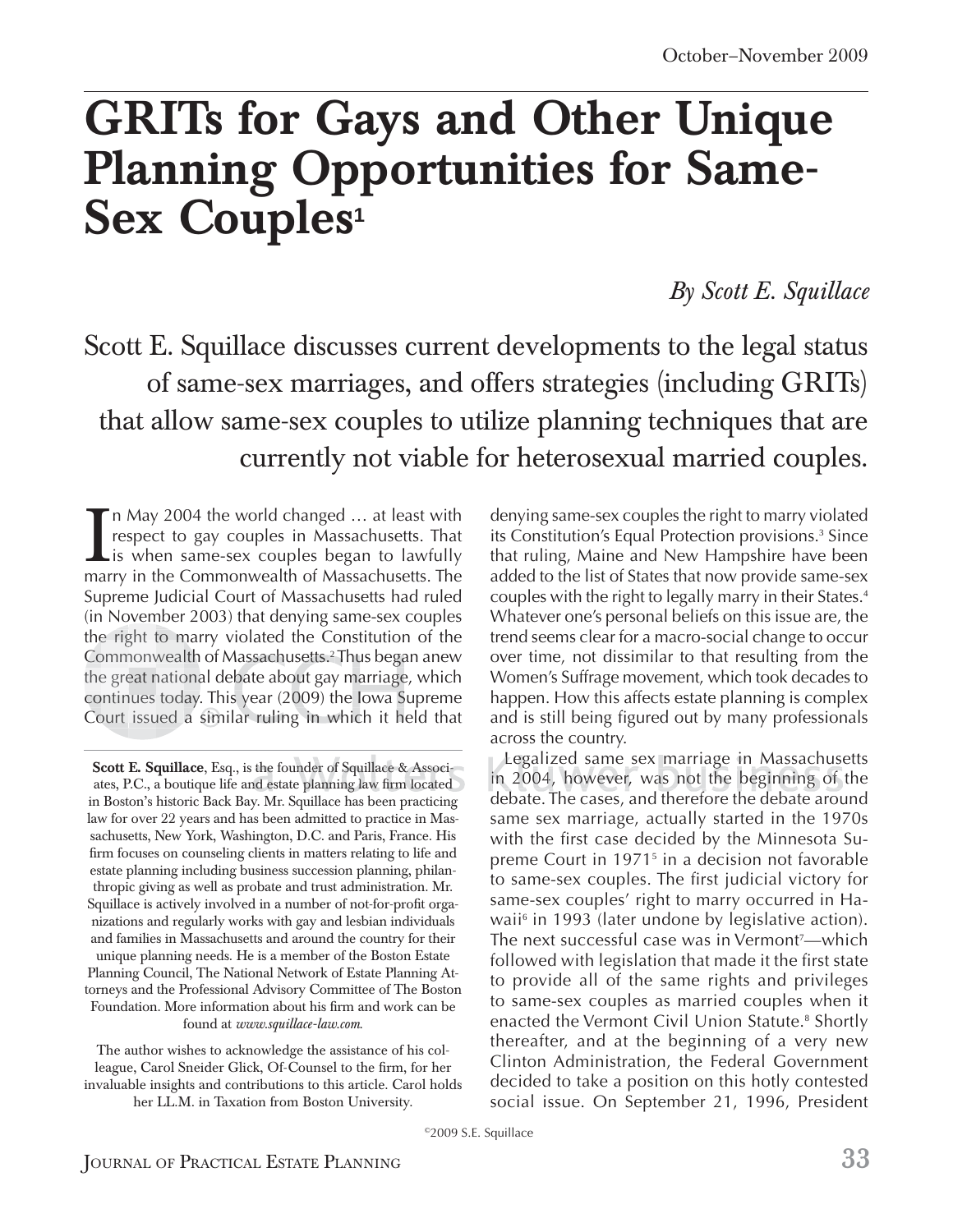Clinton signed the Federal Defense of Marriage Act (DOMA).<sup>9</sup> DOMA defines marriage for all Federal purposes as a union between one man and one woman. Since then, 43 states have enacted "Mini-DOMA" statutes and state constitutional amendments, effectively banning same-sex marriages in those states.10 Today, gay marriage is lawful in Massachusetts, Connecticut,<sup>11</sup> Iowa, Vermont, New Hampshire and the District of Columbia.<sup>12</sup> California has gone back and forth a bit. Its Supreme Court found gay and lesbian people to be a suspect class for constitutional law analysis and decided, in a landmark case, that not providing full marriage rights to people of the same sex violated its constitution.<sup>13</sup> That case was recently undone in part by a ballot initiative (known as Proposition 8)14, which the California Supreme Court recently upheld while allowing the 18,000 marriages performed before the ban was passed to remain valid.<sup>15</sup> There is much social unrest now in California and many believe the debate there is not over. A new ballot initiative is likely.<sup>16</sup> Finally, New York's highest court has interestingly decided to recognize same sex marriages from other jurisdictions in its state<sup>17</sup> although it punted to the legislature to decide whether its residents in same sex relationships may legally marry. In addition, same sex marriage rights are now provided in a number of foreign countries: Australia, Canada, Belgium, The Netherlands, Denmark, Iceland, Sweden, Norway, South Africa and Spain, to name many.<sup>18</sup>

Marriage rights under state law can be considerable. Just looking at it from an end-of-life perspective, such rights would include: the right to make medical  $\,$ decisions; hospital visitation rights; spousal elective l share rights; rights under intestacy laws; the right to claim a spousal decedent's remains; the right to make anatomical gifts and the right to make funeral arrangements. These are just a few of the rights now afforded to same sex spouses under state laws where marriage is allowed.

Regardless of whether a same sex marriage is recognized under state law, it is clear that same sex marriages for all Federal law purposes (including Federal Estate and Gift Taxes) are not recognized. There are an estimated 1,138 rights, privileges, and obligations that emanate from the status of marriage under Federal law and regulation.19 Some of the more obvious ones include Social Security survivor pension benefits for widows and widowers, health care for spouses of Federal Government

employees, and, of course, many tax laws such as filing joint (married) returns, gift splitting and unlimited spousal gifts.

Shortly after DOMA was enacted, a number of Federal agencies, including the IRS, promulgated regulations pursuant to its authority.<sup>20</sup> The IRS takes the position that same-sex couples who are lawfully married under state law are legal strangers for federal tax purposes. For same-sex partners sharing a life together, buying a home, raising children, and financing college educations, this ruling creates practical dilemmas on a daily basis. For example, when same-sex partners buy their first home, they must each source 50 percent of the down payment from their own funds or be subject to the gift tax rules. For couples who live together as a married couple, the issue of tracing assets throughout the marriage, not only for gift-tax but estate-tax purposes, becomes complex.

In addition, a variety of estate planning techniques normally available and relied upon by married couples are not available to same sex married couples. Some examples include the unlimited marital deduction for both estate and gift tax purposes, Qualified Terminable Interest Property (QTIP) treatment, Qualified Domestic Trusts (QDOTs), and age as a factor in determining whether a generation skipping transfer is made, to name a few.

But every cloud has a silver lining. Since gay couples are legal strangers for all Federal law purposes, some interesting planning opportunities can be found within these "nontraditional" families from which other "traditional" families are precluded. Essentially, the IRS cannot have it both ways: either same-sex couples are "related" or they are not. The Federal l h h d Government, and, therefore, the IRS, has decided that gay couples are (at least as of now) unrelated people. This should cause all estate planners to think back to all of the estate-planning techniques that have been curtailed by related-parties rules. This article presents several techniques that are uniquely suitable to same-sex couples under current Federal law that may be less appealing to traditional couples. The most significant of these, we believe, are Grantor Retained Income Trusts (GRITs), which are otherwise little used today. Essentially, GRITs provide a compelling way to transfer wealth at a discount from the wealthier to the less wealthy spouse or partner in same-sex couple relationships. (This technique works equally well for any unmarried, for Federal law purposes, couple whether straight or gay.)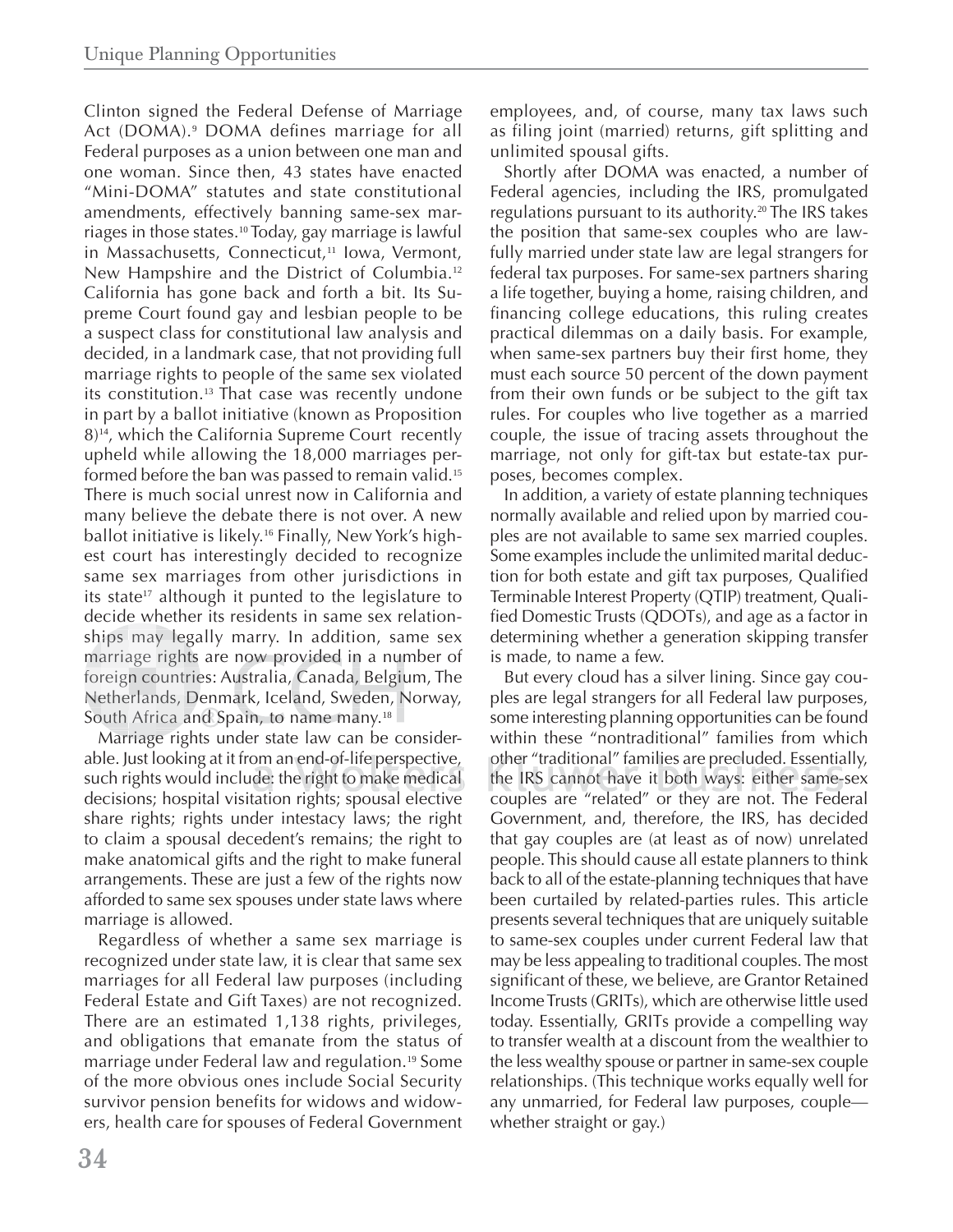# **Other Practical Considerations for Practitioners Representing Same-Sex Couples**

We are often contacted to assist, informally, other practitioners who have their first "gay" couple come in for estate planning work. The article details some moderately sophisticated tax planning techniques to consider with samesex couples in doing their estate plans. Here are some other (nontax) very practical practice pointers for the counselor:

*Terminology.* Ask the question, "How do you prefer to refer to one another?" For example, many gay and lesbian couples still prefer to use the term "partner" or "domestic partner" instead of "spouse," "husband" or "wife." Others, feel very strongly about these hard fought for terms and want to be sure that, particularly in their legal documents, they are referred to as spouses. Our advice on this one: simply ask the couple at the beginning of the engagement what their preference is in terms of terminology. And, then be sure everyone in your office knows. There is no surer way to lose the confidence of this couple than to have an awkward moment by an unwitting team member when scheduling a follow-up appointment.

*How "out"* are they? Some couples are very "out" (meaning open about their relationship) with friends, family, coworkers, *etc*. Others are not. It is uniquely personal—and—relevant to the plan t you will be doing. Particularly if natural family members are not included as beneficiaries or fiduciaries—you will want to know if they know. Again, simply (and delicately) ask the question, "Are you out to your family, friends and co-workers?" If not, try to understand what the parameters of their comfort zone are. While you are not the psychotherapist, you do need to know who knows what, particularly if you are later asked to assist with the administration of the plan.

*Understand the money.* Who makes it, who has it, who controls it. And, most importantly, how "combined" is it, or not? Often, in same-sex couples, one person has more than another. (I guess, this is true for most couples.) The issue, however, with same-sex couples is the unwitting gifting that may take place. Whereas heterosexual

couples enjoy the benefit of unlimited spousal gifting, same-sex couples do not. Often times they unknowingly make gifts to one another. The most common occurrence of this is when they purchase their home (or second home.) You will want to know this and counsel on these issues. Gift tax returns (albeit late) may be advisable. Above all, they should be advised to keep very accurate records, so they can later prove to the IRS where the funding from joint property came from.

*Don't assume anything with respect to children.* It is not uncommon for same-sex couples to want to have a family, for instance. Do not assume just because they are biologically incapable of reproducing without intervention that kids are not in the plan. Again, ask, "Do you plan to have children?" If so, "Do you yet know if either of you would have your own biological children?"

*Biological family vs. logical family.* Many gay and lesbian people grow up in worlds that do not support them. As a result, they gravitate to a community over time that provides them love and support. One's closest people in the world may not be from one's biological family. Instead, they are from a "logical" family that consists of very close friends and often former partners. Ask about those close to your client, not just their biological family. lo

*LGBT community and other politically correct G BT c comm mun ty nd o the r po li l tica lly c or ec references.* The gay and lesbian community has *references.* The gay and lesbian community has transformed in the past decades. Since AIDS, it has by necessity been more "out" and over time has tended to be more inclusive. "Gay" is usually the term used to refer to men who like to have sex with and be with men. "Lesbian" is used for women in the same way. LGBT (or GLBT) is the combined term to include Bi-sexual and Transgendered people. Younger LGBT people sometimes refer to themselves as "queer," which is increasingly popular and no longer derogatory. For purposes of simplicity, in this article we have referred to gay or same-sex couples, but have intended to include all in the LGBT community. When working with people from this community, simply ask, again, if they prefer any particular reference.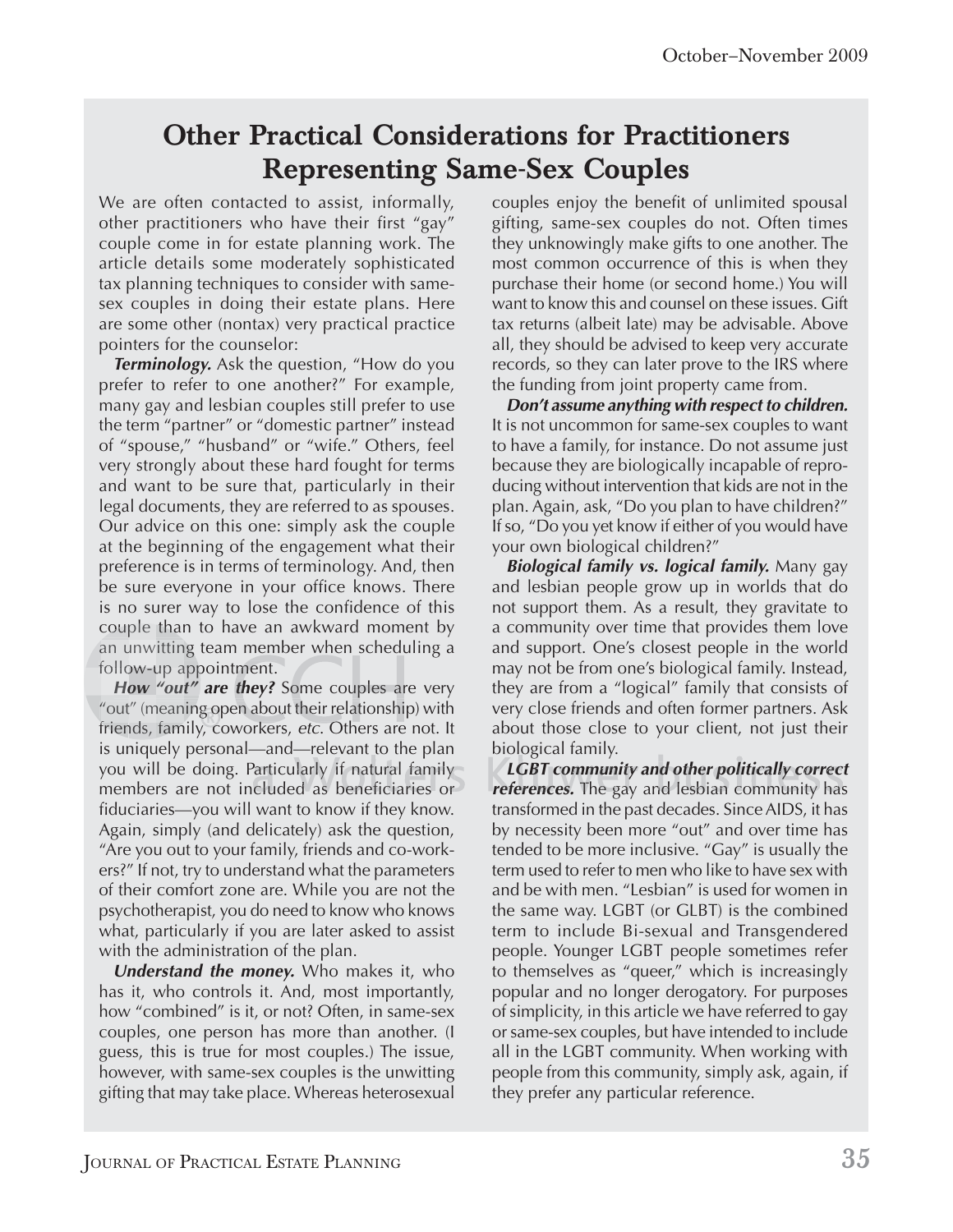# **GRITs for Gays**

GRITs used to be one of several popular split interest gifting techniques used to transfer wealth at a discount from one generation to the next. A GRIT is, at its core, a simple discounting strategy that, today, lends itself well to same-sex couples wishing to transfer assets to one another. Simply put, the income interest gets paid out to the grantor over the term of the trust and the remaining interest (the "gift," which is discounted based on what is deemed to have been paid to the grantor) gets paid to the trust remainder beneficiary.

Here, in a little more detail, is how a GRIT works: the grantor makes a gift of property to an irrevocable trust (preferably, the gift should be an appreciable asset that is not expected to generate much, if any, income, such as land, certain business interests, or nondividend paying securities).21 The terms of the trust would require that all income from the property (if any) be paid to the grantor for a certain number of years (the "trust term"), and at the end of that period of time the remaining property would be transferred to the remainder beneficiary or beneficiaries named in the trust. For gift tax purposes, the gift to the trust is deemed to be the present value of that remainder interest. The gift would be valued based on: (1) the current assessed value of the gift,  $(2)$  the Code Sec. 7520 Applicable Federal Rate (AFR)—3.2 percent as of December 2009 $^{22}$ , (3) the term of the trust and  $(4)$  the age of the grantor at the time of the gift. The gift is discounted based on essentially two factors:  $(1)$  the amount that is deemed paid to the grantor (which is calculated based on the value of the gift, the Code Sec. 7520 rate at the time of the gift and the trust term); and (2) the likelihood that the grantor will outlive the trust term (which is calculated, using the IRS mortality tables, based on the term of the trust and the age of the grantor). If the grantor does not outlive the trust term, all of the remaining property in the trust will be deemed to be part of the grantor's estate, in which case the grantor will be no worse off than if he or she had never made the gift in the first place. The gift can even be further discounted if the grantor retains a contingent reversion interest which would require that all of the trust property be paid over to the grantor's estate in the event the grantor dies before the end of the term. Since the property in the trust would in any event be deemed includible in the grantor's estate for estate tax purposes if the grantor dies before the end of the term, such a reversion has terest. T<br>S20 App<br>of Dece<br>) the age Dece est. The g<br>nt assess<br>Applica<br>Decemb<br>e age of ember 2009 $^{22}$ , (3) the term of the t

the benefit of further discounting the value of the gift while not increasing the estate taxes.

One of the clear benefits of a GRIT, as with any type of gift, is that, assuming the grantor survives the trust term, it allows the transferred asset to appreciate outside of the grantor's estate, thereby eliminating any estate or gift taxes on the amount of the appreciation. Also, even though the gift is discounted based on anticipated payments of income to the grantor, as described above, if the GRIT is funded, as suggested, with non-income producing property or low income producing property, no payments (or minimal payments) will be paid to the grantor. This will allow all or much of the property to remain in the trust and appreciate over time. On the other hand, a GRIT is also a good way to transfer property if the Grantor wishes to gift the property (to get the appreciation out of the grantor's estate or to lower transfer tax costs), but still wants to maintain some control over the property, continue to use the property or receive some income from the property (in which case the grantor would gift income-producing property) for a period of time. A GRIT can also provide a little insurance to the grantor who contributes non-income producing property to the trust by providing the grantor the right, similar to that required to be in a QTIP trust, to demand that the property in the trust be converted to income-producing property. For all of these reasons, a GRIT is a clearly favored discounting strategy if one has not fully utilized one's lifetime gift exemption amount which is, under current law, \$1M. It could also be a favorable strategy for those who have cou l le s gy fo utilized their life-time exemption and are expected to die with taxable estates (assuming, of course, that b the estate tax is not repealed), since, as with any gift, there will be considerably less transfer tax cost than if the property were to remain in one's estate until death and, with a GRIT, the property can be transferred at a considerable discount.

Significant discounts can be obtained through the use of GRITs, even given the current low interest rates, which are unfavorable to GRITS. For example, assume a 40-year-old grantor puts \$1M of nonincome-producing property into a GRIT for 10 years. The gift of the remainder interest may be calculated to be \$734,810 (using a Code Sec. 7520 rate of 2.8 percent)—effectively getting a 26-percent discount on the value of the property transferred. The discount would be even greater if the Grantor was given a contingent reversion interest. Also, the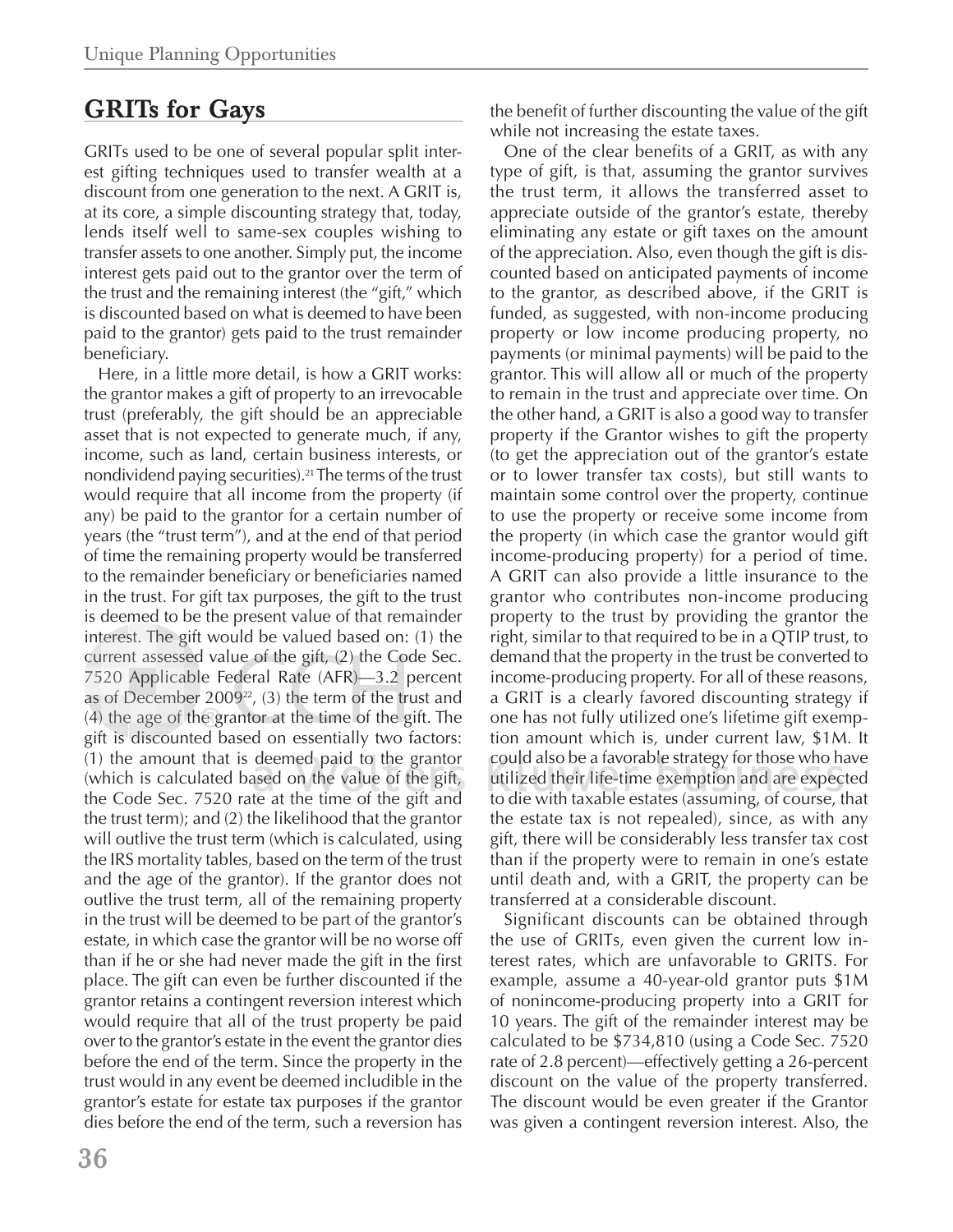higher the Code Sec. 7520 rates (which were at an all time low early in the year, but have since risen), the greater the discount one can receive. Longer trust terms, while riskier, will also obtain greater discounts. Finally, although one has no control over the age of the grantor, older grantors are less likely to live out the terms of a trust, and so the older the grantor, the more the gift will be discounted. (See the tables below for examples of the way some of these variables can affect the amount of the discount.)

So why is everyone talking about GRATs and not GRITs? Code Sec. 2702 changed the rules for the GRIT technique to no longer allow it for "Family Members."23 Now, if transferring assets to close family members, $24$  the value of the remainder interest must be a "Qualified Interest" (either an annuity or unitrust interest) in order to be a useful strategy.25 This restriction, however, does not apply to same-sex couples or unmarried opposite sex couples for that matter. Although GRATs have their benefits, in general, we find that GRITs have far more advantages.

The wonderful difference between a GRIT and a GRAT is that GRITs do not require actual income payments to come back to the grantor if the asset transferred does not actually throw off income, whereas, GRATs require the annuity payment to the grantor in any event, and, of course, if done properly, on convey appreciation without transferring the underlying wealth. An additional (potential) benefit of GRIT over GRAT is the survivability issue. If a underlying wealth. An additional (potential) benefit of GRIT over GRAT is the survivability issue. If a grantor does not outlive the term of the GRAT, we all know it fails, at least in part.26 With a GRIT, unlike a GRAT, one could provide for a commutation power to the trustee that could possibly save it from b failure upon the death of the grantor by permitting the trustee, prior to the grantor's death, to terminate the grantor's income interest by a transfer to the grantor of property equal in value to the grantor's remaining income interest in the trust, using the then applicable Code Sec. 7520 rate. There are, of course, situations in which GRATs could be preferable to GRITs, such as the use of zeroed-out GRATs to avoid any transfer tax cost and the use of very short term GRATs in situations where there is expected to be an immediate boost in the value of the gifted asset (although proposed amendments to the tax law could soon eliminate the use of short term GRATs).<sup>27</sup> (For a detailed comparison of the performance of GRITs vs. GRATs, see the insert below.) <sub>/</sub>here<br>ranto<br>an co<br>nderl antor in any event, and, of course, if done p

Although GRITs have been cut off for use by

heterosexual married couples, an "unrelated" (legally married) gay couple can still significantly benefit from this strategy. Let us say the couple wants to invest in a new business or develop land or real estate, or wants to transfer growth (not value) stock portfolio—something that likely will not produce income in the near term. Partner A (the wealthier one—who, of course, would need to have the objective of transferring some of his wealth to the less wealthy one in a tax-efficient way) would set up a GRIT and use some of his lifetime exemption amount (or pay the gift tax) for the gift of the remainder interest to Partner Bwhich will be valued (as above) using the Code Sec. 7520 rate to determine the remainder interest. The same could be true if the couple wanted to transfer wealth to the next generation, although care must be taken to ensure that they are legally "unrelated" for these purposes.

The transactions must be "arm's length" and, of course, all proper gift tax returns must be filed, but there is no reason under current law why this strategy, currently unavailable to other "family members," should not be fully available to unrelated gay families. Again, the IRS takes the view that we are not "family." (Interestingly, this strategy is equally useful to unmarried opposite sex couples—the aspect of making it interesting is not being related for Federal tax purposes.)

For a detailed analysis of the discounting benefit of GRITs and a comparison of the same strategy to a similar term GRAT, see the following examples.

*GRITs.* As stated above, GRITs are sensitive to the age of the grantor and Code Sec. 7520 rates. The older the Grantor and the higher the statutory rate, the smaller the taxable gift associated with the GRIT. Below are taxable gifts that would result at two different grantor ages and two different Code Sec. 7520 rates.

#### **Table 1.**

|             | $2.80\%$  | $7.00\%$  |  |
|-------------|-----------|-----------|--|
| 40-year old | \$734.810 | \$492,340 |  |
| 65-year old | \$576,750 | \$386,440 |  |

## **GRIT Case Study**

#### *Essential facts:*

- 40-year-old grantor п
- Considering 10-year GRIT funded with \$1M global stock portfolio (expects total return to be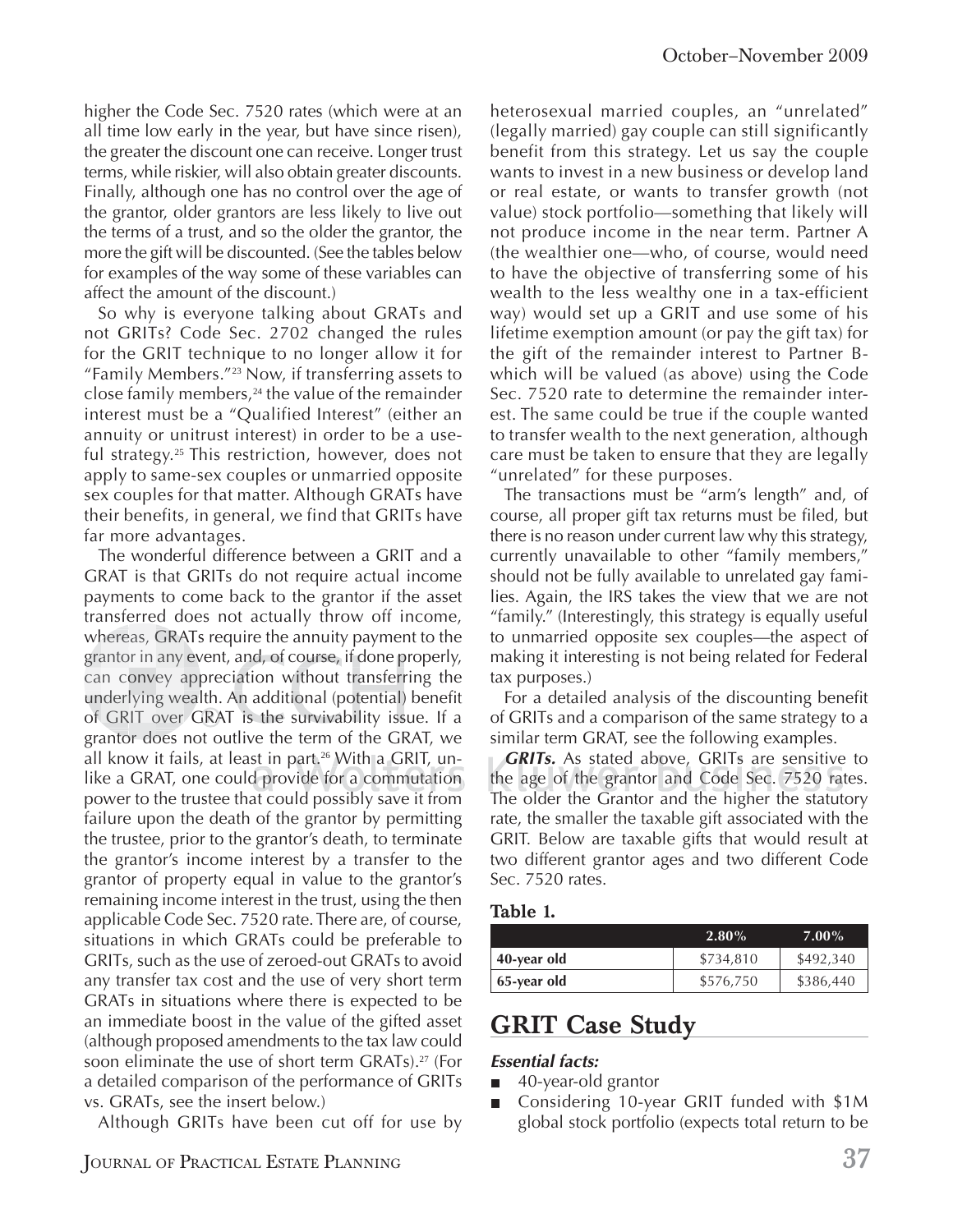10 percent, of which seven percent is expected capital appreciation and three percent is from dividend income)

- 2.8 percent current Code Sec. 7520 rate п
- Taxable gift \$734,810—gift tax due (45 percent) would be \$330,664 (assuming life time gift tax exemption had been used)

#### *Results: Initial GRIT calculation*

\$1M GRIT: fund a 10-year term GRIT with \$1M; taxable gift calculated to be \$734,810, so gift tax due would be \$330,664.

#### **Table 2.**

|                                | 1-GRIT $(7%$<br>Appreciation,<br>3% Dividend<br><b>Yield</b> ) | 2-GRIT w/ no<br>income back to<br>grantor (10%<br>Appreciation) |
|--------------------------------|----------------------------------------------------------------|-----------------------------------------------------------------|
| <b>GRIT/GRAT Funded</b>        | \$1,000,000                                                    | \$1,000,000                                                     |
| Taxable Gift                   | \$734,810                                                      | \$734,810                                                       |
| <b>Gift Tax</b>                | \$330,665                                                      | \$330,665                                                       |
| <b>Total Consumed</b>          | \$1,330,665                                                    | \$1,330,665                                                     |
| Ending Value to<br>Beneficiary | \$1,967,151                                                    | \$2,593,742                                                     |

On the left column (1), I have assumed the stock portfolio pays dividends of three percent and those dividends flow back from the GRIT to the grantor. On the right flow back from the GRIT to the grantor. On the right<br>column (2), I have assumed the asset generates the same total return (10 percent), but that this return comes exclusively from capital appreciation (for example, a portfolio of nondividend paying stocks). Hence, all of the assets are retained in the GRIT over time. In both cases I have assumed any income taxes generated by the portfolio are mo<br>paid by the grantor from outside the GRIT portfolio. mo paid by the grantor from outside the GRIT portfolio. pe<br>pita<br>d p sively from capital appreciation (for example, a

#### *Tradeoff and initial conclusions:*

For a 40-year-old grantor, funding a 10-year GRIT with \$1M when the Code 7520 rate was 2.8 percent would cost the grantor \$330,664 in gift taxes (assuming he had already used up his life time \$1M exemption from gift tax). However, it can result in a significant tax savings over time. With an asset expected to return 10 percent (with only three percent coming from income), the GRIT transfers \$1.97M and if I assume that the asset is not income producing and earns the same total return (10 percent), the transfer is significantly higher, at \$2.59M. Of course, if the grantor is older or the Code Sec. 7520 rate is higher, both likely scenarios, the gift taxes will be less.

### **How Do Some Alternatives Compare?**

Table 3 compares different ways of making the same gift. The options are:

- Columns 1 & 2, as previously described.
- Column 3—Make a direct taxable gift of \$734,810, pay gift tax, and put the remaining assets of \$265,190 in a 10-year term GRAT (zeroed out).
- Column 4—Place \$1,000,000 in a 10-year term GRAT that has a taxable gift of \$734,710 (it is not zeroed out)*.*
- Column 5—Take the entire \$1,330,664 and place in a 10-year term GRAT (zeroed out). The entire \$1,330,665 would be paid back to the grantor over the term of the trust, but the beneficiary would end up with all of the appreciation.

If a GRIT can be funded with an asset that is likely to produce little or no income, from an analytical perspective, it will be tough to beat. Alternative 2 puts the most money in the hands of the beneficiary by the end of the tenth year.

In looking at some alternatives, it seems clear that maximizing the direct gift is preferable to putting more money in the GRAT (*that is, strategy 3 transfers* more than strategy 4). But neither are as good as the GRIT with an asset that produces no income.

For grantors who like the idea of transferring wealth but are not willing to pay any gift tax today, strategy 5 is worth noting. Here I show putting all of the funds (what you would have otherwise put in the GRIT plus any

|                                    | 1-GRIT $(7\%$<br>Appreciation,<br>3% Dividend<br><b>Yield</b> ) | $2-GRIT$ w/ no<br>income back to<br>grantor $(10\%$<br>Appreciation) | 3-Maximize<br>Direct Gift +<br><b>GRAT</b> | 4-\$1 mil.<br><b>GRAT</b> (not<br>zeroed out) | 5-\$1.331<br>mil. GRAT |
|------------------------------------|-----------------------------------------------------------------|----------------------------------------------------------------------|--------------------------------------------|-----------------------------------------------|------------------------|
| <b>GRIT/GRAT Funded</b>            | \$1,000,000                                                     | \$1,000,000                                                          | \$265,190                                  | \$1,000,000                                   | \$1,330,665            |
| Taxable Gift                       | 734,810                                                         | 734,810                                                              | 734,810                                    | 734,810                                       |                        |
| <b>Gift Tax</b>                    | 330,665                                                         | 330,665                                                              | 330,665                                    | 330,665                                       |                        |
| Direct Gift                        |                                                                 |                                                                      | 734,810                                    |                                               |                        |
| <b>Total Consumed</b>              | \$1,330,665                                                     | \$1,330,665                                                          | \$1,330,665                                | \$1,330,665                                   | \$1,330,665            |
| <b>Ending Value to Beneficiary</b> | \$1,967,151                                                     | \$2,593,742                                                          | \$2,149,909                                | \$1,853,167                                   | \$1,224,344            |

#### **Table 3.**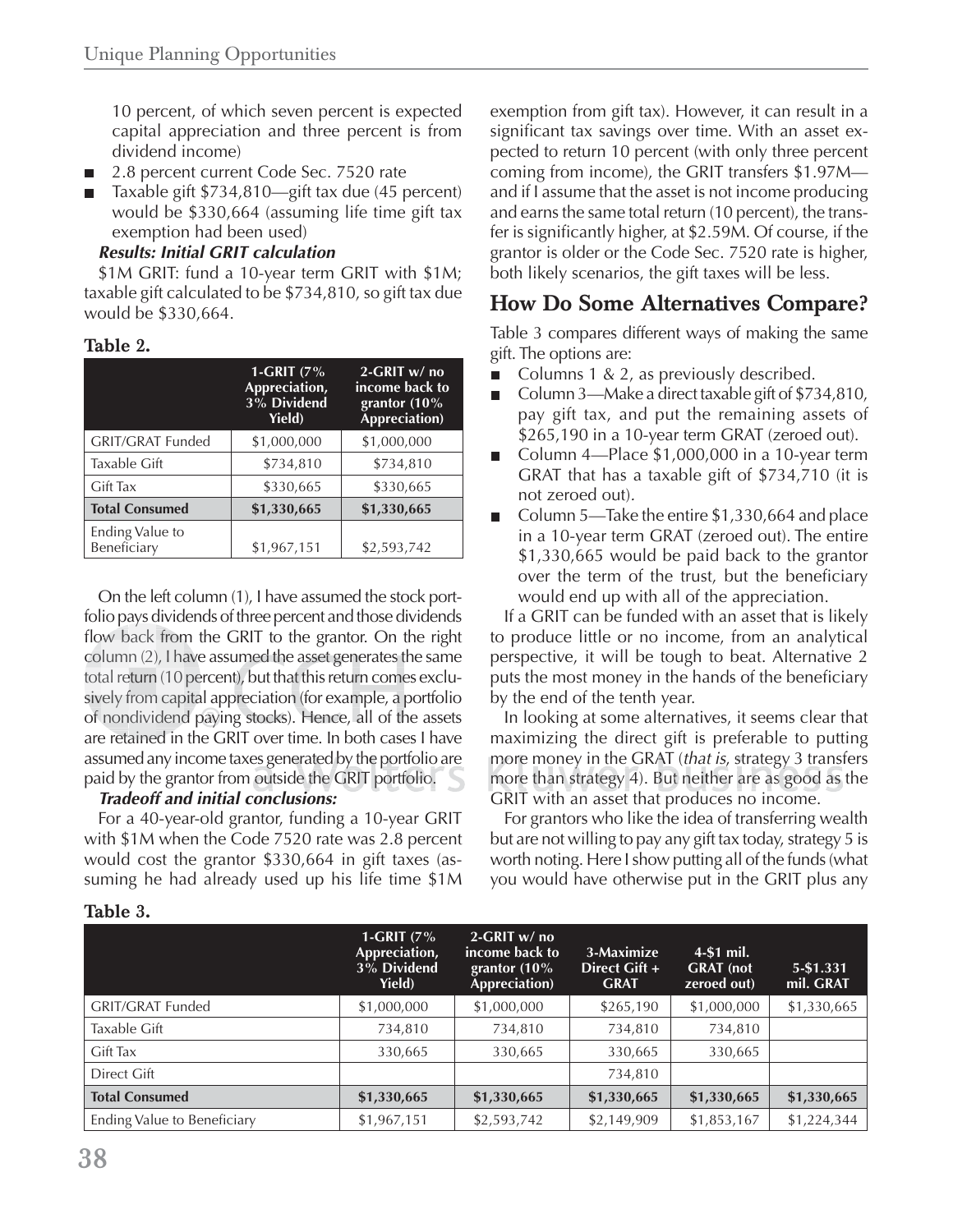gift tax payable on that GRIT) in a zeroed out GRAT. Over 10 years, the strategy can transfer a significant amount of assets without paying any gift tax and with ultimately no cost to the grantor. Unlike the GRIT, this is a strategy that benefits from a low interest rate.

# **Conclusion**

GRITs, despite producing relatively high taxable gifts when interest rates are low, still look good today for certain clients. For assets that are likely to generate little or no income, GRITs can be a very good transfer vehicle (particularly for older grantors, because this would further reduce the taxable gift). For clients who do not want to pay gift tax, zeroed out GRATs are another compelling alternative.

# **Other Techniques**

*A QPRT—or the "House GRIT."* This is a well-used technique to transfer one personal residence (or two if one of them is the principal residence) to related parties, as well as to "unrelated" parties, such as the same-sex spouse. A QPRT is actually a qualified form of a GRIT and works almost exactly like the GRIT discussed above, except that its use is limited to transferring personal residences. The grantor is assumed to receive income at the Code Sec. grantor is assumed to receive income at the Code Sec.<br>7520 rate even though the property may (or may not depending on if it is rented) produce any income. The grantor has the right to reside in the residence during the grantor has the right to reside in the residence during the<br>term. And, at the end of the term, the property passes to the remaindermen. The value of the remainder interest is taken into account when setting up the trust. One needs ferr to outlive the term of the trust. antor is a<br>520 rate e<br>epending<br>antor has<br>rm. And, even though the property may (or ma even though the pr<br>on if it is rented)<br>the right to reside i<br>at the end of the te o reside in the residence du

Traditionally, this technique is used by parents to pass property along to the children, getting the appreciation, over the term, out of the parents' estate and allowing the parents to transfer their house to their children at a significant discount. One of the downsides is losing the ability to get a step up in basis at death and making sure one outlives the term of the trust. It is possible, however, for the grantor to sell the house, preferably near the end of the term, and, because this is a grantor trust, still take advantage of the Code Sec. 121 exclusion from capital gain. At the end of the term, one could transfer the house to a new trust that gives the grantor the right to use and occupy the house in exchange for the payment of rent as long as the grantor desires. This arrangement has the advantage of keeping control of the house in the hands of the grantor, while also allowing the grantor to transfer additional assets to the QPRT beneficiary. When this technique is used by a same sex couple, one could have the remainder trust be for the benefit of the same sex spouse. The property is then kept in trust for the benefit of the same sex spouse at the end of the term and a third party could retain the right to change or add the beneficiaries to the trust, which could, however, create some estate inclusion issues for this third party. Those decisions will need to balance the overall goals and objectives verses need for control. After the term ends, the grantor (who would still need to survive the term for this technique to work) could purchase the house from the continuing trust so long as the grantor is not the owner for income tax purposes at the time of the purchase. This would have the effect of moving more value out of the grantor's estate, assuming the property appreciated during the term, and allow the couple to maintain effective control of the property.

*Other discounting strategies for common ownership.* Gay couples often own homes together and, as other couples, accumulate other assets together over time. We all know the perils of joint ownership: property may pass outside of the probate process, but such planning causes the interest to pass unprotected from creditors and future spouses/partners. Converting the home, therefore, from Joint Tenants with Rights of Survivorship (or, as is the case now in Massachusetts, Connecticut, and Iowa—Tenancy by the Entirety for the married couple) to Tenants in Common, and then into revocable trusts can present some sound planning opportunities, but one should be cautious before giving up the protection that a tenancy-by-the entirety provides. First, one can clearly designate to whom and in what way that asset is transferred not only at death, but in the event of a disability. Planners have long used the Revocable Living Trust (RLT) to govern such transfers. Real property, funded into the RLT, can provide an opportunity to protect that interest from creditors and other "predators," such as subsequent spouses at death. In addition, since it becomes a fractional interest, there is an opportunity to take a discount at death for a noncontrolling share.28 Of course, a proper valuation is needed and consideration should be given to having each spouse not serve alone as the trustee of the decedent's RLT so that they do not lose the opportunity to claim that they do not have complete control of the asset. Probably most important in considering this technique is the need to achieve a discount, verses the creditor and other asset protection features that could be lost by giving up tenancy by the entirety. All these decisions should be made in the context of the other goals and objectives for the couple and not just have the 'tax' tail wag the proverbial dog.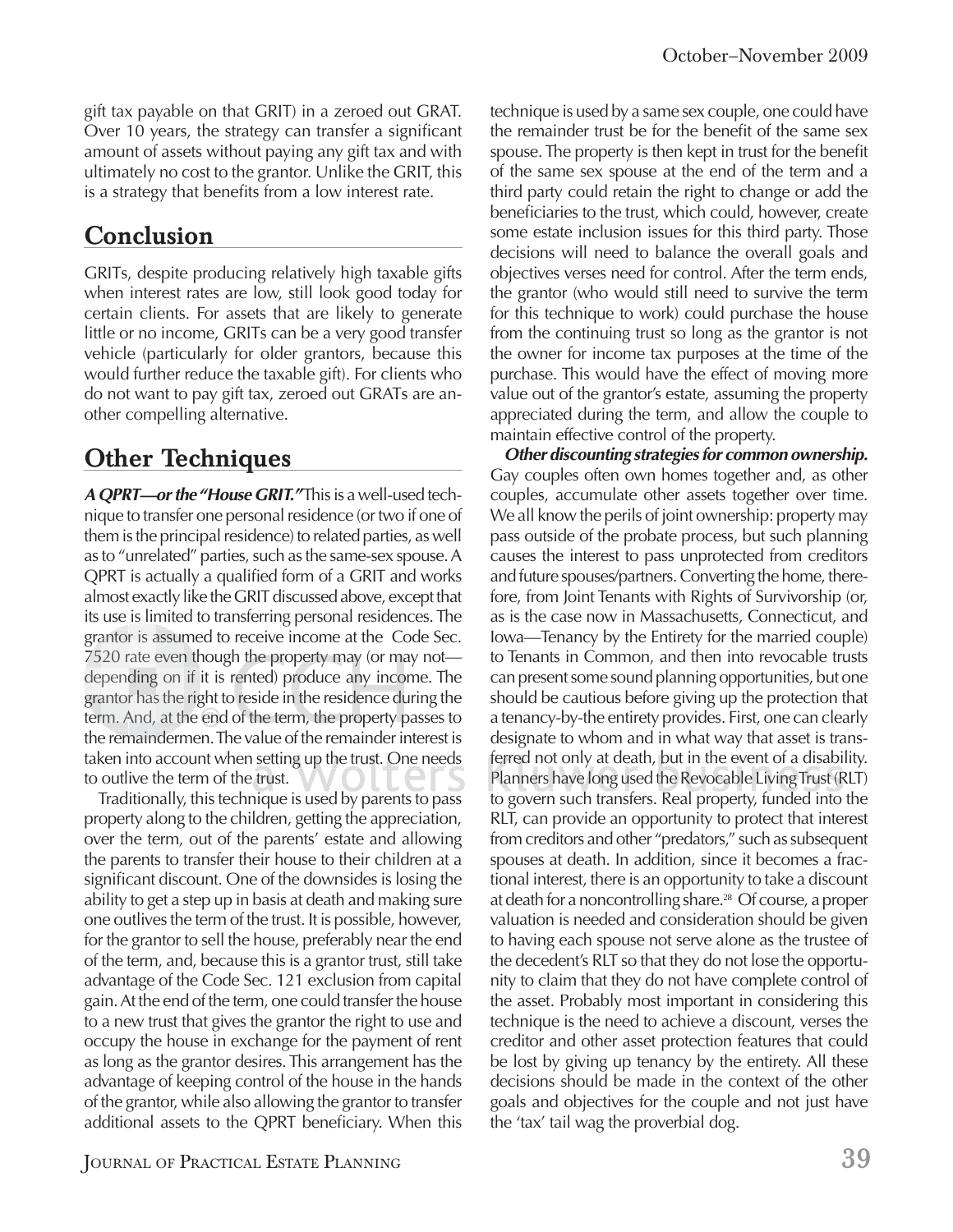*Turn the vacation home into an investment property (Code Sec. 1031 like-kind exchange).* Many people have a second (vacation) home. Often, that home is rented for part of the year. IRS rules about whether a second home can be treated as an investment property are fairly strict.29 Under Code Sec. 280A(d)(1), a person's second home becomes a residence (and therefore cannot be claimed as investment property) when the owner uses the property for personal purposes for more than 14 days or 10 percent of the number of days during such year for which the unit is rented at the fair rental value.<sup>30</sup> Most vacation homes do not meet these criteria.

However, when the criteria are met, the opportunities can be meaningful. Investment properties provide owners with several important tax benefits, including deductions for interest, depreciation, and repairs, among others.<sup>31</sup>

Since gay couples are unrelated for Federal tax purposes, one partner could lease the home to the other partner in an arm's-length transaction and convert what was a second home into an investment property. BEWARE: the rules here are strict and apply equally to everyone. You must draft and execute a lease between the parties, at the market rate, and pay rent! The recordkeeper will prevail.

Later, when the couple wants to upgrade to a larger place (say for retirement purposes), then instead of realplace (say for retirement purposes), then instead of real-<br>izing capital gains tax on the appreciation of the property, they could do a Code Sec. 1031 like-kind exchange.<sup>32</sup> Simple and complex like-kind exchange solutions are available for both real and personal property. The simplest solution is to simultaneously swap one property for another. Additionally, the couple may opt for a more (say for re<br>capital ga<br>could do<br>e and co<br>ble for b n the appreciation of the p

complex, but more flexible solution, such as the deferred exchange, whereby an intermediary holds sale proceeds and acquires the replacement property. The couple must adhere to strict guidelines in identifying the replacement property.<sup>33</sup> A reverse exchange may also be used, whereby a replacement property is acquired before the other property is relinquished. A titleholder may be used for no more than 180 days during which time the couple must dispose of the relinquished property.

The capital gain tax on the property is deferred and, depending on the ultimate goals for the couple, the property may be transferred to the dying partner at death so as to receive a step up in basis and forever not realize those gains, provided the transfer happens more than one year before death.<sup>34</sup>

These are just a few ways in which gay couples can benefit from their current "unrelated" status under Federal law. But, watch this space. This is an extraordinarily dynamic area of the law. Recently, Gay & Lesbian Advocates & Defenders (GLAD), the organization who brought and argued the first gay marriage case in Massachusetts, filed suit in Federal District Court challenging the constitutionality of DOMA.<sup>35</sup> That case will take some time to work its way up to the U.S. Supreme Court, which may someday decide, like the Massachusetts, Connecticut, Iowa and California<sup>36</sup> high courts, that this group is a minority whose rights merit protection by the courts, and overturn DOMA and its progeny on constitutional grounds. That would be good news and bad news.

You can be the judge of that for you and your clients. Certainly, the unique techniques outlined here would disappear. This author believes that would be a nice problem for him, his husband and his clients to have.<br> **OTES** 

- 1 To ensure compliance with requirements imposed by the U.S. Internal Revenue Service, any tax advice contained in this article was not intended or written to be used, and cannot be used, by any taxpayer for the purpose of (1) avoiding tax-related penalties under the U.S. Internal Revenue Code or (2) promoting, marketing or recommending to another party any tax-related matters addressed herein.<br>*Goodridge v. Dep't of Pub. Health*, 798 N.E.2d,
- 941, 969 (Mass. 2003).
- <sup>3</sup> *Varnum v. Brien*, \_\_ N.W.2d \_\_, No. 07-1499 (Iowa 2009).
- 4 Act of May 6, 2009, ch. 82, 2009 Me. Legis. Serv. ch. 82.

 Act of June 3, 2009, ch. 59, 2009 New Hampshire Laws ch. 59.

- <sup>5</sup> *Baker v. Nelson*, 291 Minn. 310, 191 N.W.2d 185 (Minn. 1971).
- <sup>6</sup> *Baehr v. Lewin*, 852 P.2d 44, 67 (Haw. 1993). In 1998, the Hawaii Constitution was amend-

**ENDNOTES ND**

ed to read: "The legislature shall have the power to reserve marriage to opposite-sex couples." Haw. Const. art. I, §23.

- <sup>7</sup> *Baker v. State*, 170 Vt. 194, 744 A.2d 864, 81 A.L.R.5<sup>th</sup> 627 (Vt. 1999).
- 2000 Vt. Adv. Legis. Serv. 91.

8

 On April 7, 2009, the Vermont Legislature overrode the Governor's veto, becoming the fourth state to legalize gay marriage, and the first state to do so through the legislative branch. Timothy J. Alberta, *Vermont Becomes Fourth State to Allow Gay Marriage*, Wall Street Journal, April 7, 2009, available online at *http://blogs.wsj. com/washwire/2009/04/07/vermont-becomesfourth-state-to-allow-gay-marriage/*. The House and Senate proposed the following amendment to Vt. Stat. Ann. tit. 15, §8 (2009): "Marriage is the legally recognized union of one man and one woman" will be amended to "Marriage is the legally recognized union of two people." See also, Keith B. Richburg, *Vermont Legislature* 

*Legalizes Same-Sex Marriage*, Washington Post, April 7, 2009, available online at *www.washingtonpost.com/wp-dyn/content/article/2009/04/07/ AR2009040701663.html.*

 In addition to Vermont, 5 other states have enacted legislation that provide for Domestic Partner or Civil Union rights for same-sex couples: Connecticut: Conn. Gen. Stat. §46b-38aa et seq.; New Jersey: N.J. Stat. Ann. §37:1-28, et al.; California: Cal. Fam. Code §§297, 297.5, enacted pursuant to A.B. 205, 2003-2004 Reg. Sess. (Cal. 2003); Oregon: H.B. 2007, 74<sup>th</sup> Leg., 2007 Reg. Sess. (Or. 2007); Washington: Rev. Code Wash. § 26.60.010, et seq., and see H.B. 3104, 60<sup>th</sup> Leg., 2008, Reg. Sess. (Wash. 2008) significantly expanding rights available to domestic partners; Maryland, e.g. Md. Code Health-Gen. § 6-101; Md. Code Estates & Trusts §4-501; Md. Code Real Prop. § 14-121; Md. Code Tax-Prop. §§12-101, 12-108.

9 Defense of Marriage Act, Pub. L. No. 104-199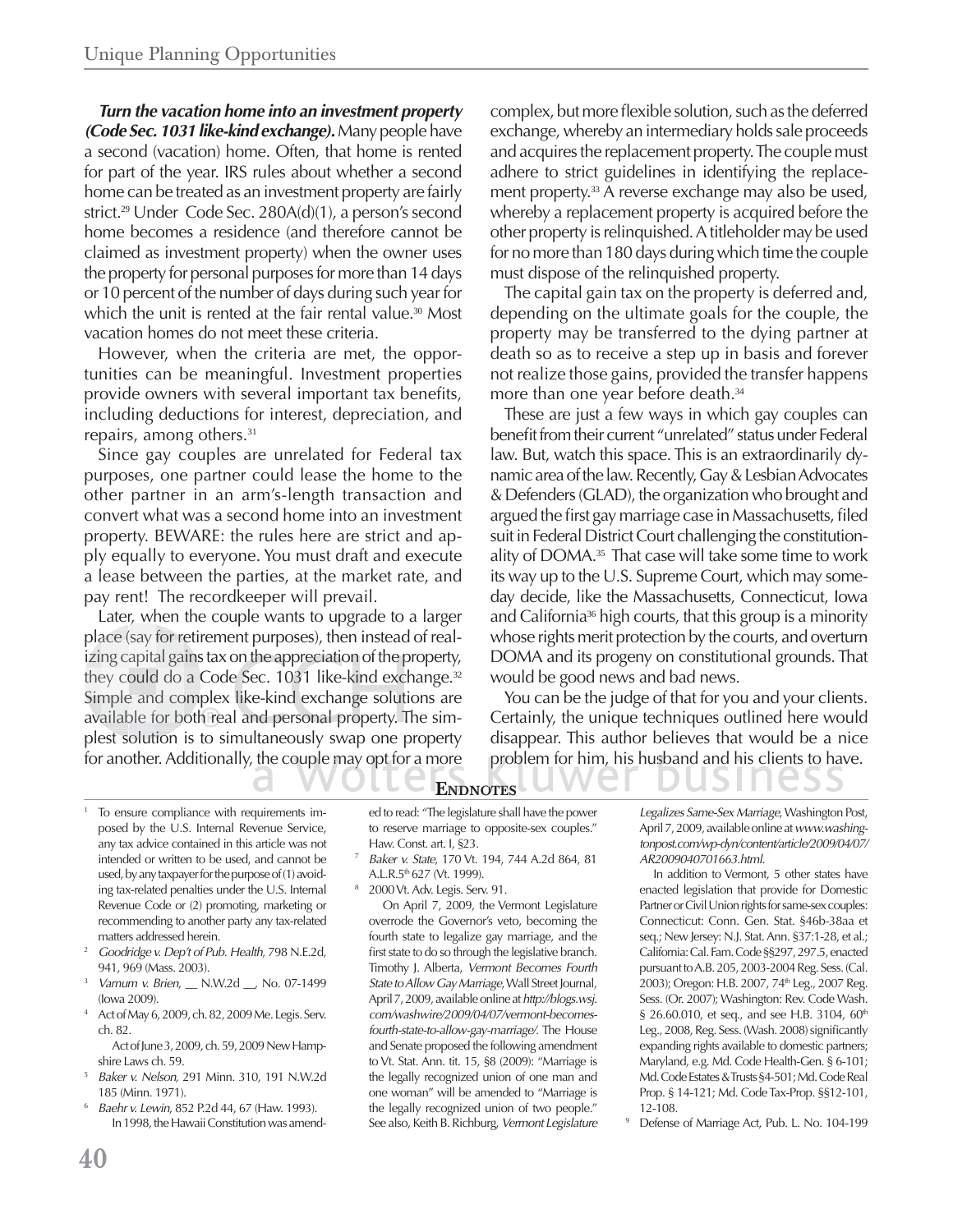#### **ENDNOTES**

(1996), (codified as 1 U.S.C. §7 (1997)).

- <sup>10</sup> *See*, *www.marriagewatchdog.org/states/doma. htm*; Certain other countries confer various benefits and rights to those in same sex couple relationships, such as Finland, France, the United Kingdom and Germany.
- <sup>11</sup> *Kerrigan v. Comm'r of Pub. Health*, 957 A.2d 407, 412 (Conn. 2008).
- <sup>12</sup> The D.C. Council voted to recognize same-sex marriages performed in other states. There are plans to introduce legislation to recognize gay marriage. Nikita Stewart & Tim Craig, *D.C. Council Votes To Recognize Gay Nuptials Elsewhere*, Washington Post, Apr. 8, 2009, at A01, available online at *www.washingtonpost.com/wp-dyn/ content/article/2009/04/07/AR2009040702200. html*.
- 13 In re Marriages Cases, 183 P.3d 384 (Cal 2008).
- 14 Cal. Const. art. 1, § 7.5.
- <sup>15</sup> *Strauss v. Horton*, --- Cal.Rptr.3d ----, 2009 WL 1444594 (Cal. 2009). The Court upheld Proposition 8, which amended the state constitution by limiting marriage to opposite sex couples, but interpreted Proposition 8 as only prohibiting the use of the term "marriage" for unions of samesex couples. The Court affirmed that in all other respects same-sex couples would be accorded all the substantive rights and benefits incidental to marriage that opposite sex couples enjoyed, "including the constitutional right to enter into an officially recognized and protected family relationship with the person of one's choice and to raise children in that family if the couple so t o raise chooses." Strauss v. Horton, Tyler v. State of California and City & County of SF v. Horton, Opinion No. S168047, S168066 & S168078 issued May 26, 2009 at 92. e children in<br>es." Strauss v<br>mia and City<br>on No. S168<br>|May 26, 200<br>.g., Equity Ca<br>eqca.com. to raise children in that family if the couple so<br>
chooses." Strauss v. Horton, Tyler v. State of<br>
California and City & County of SF v. Horton,<br>
Opinion No. S168047, S168066 & S168078<br>
issued May 26, 2009 at 92.<br>
See, e.g raise child<br>coses." Stulifornia an<br>pinion No.<br>ued May 2<br>e. e.g.. Fou ies.'' Strauss v. Horton, Tyler v. State<br>rnia and City & County of SF v. Hortc
- <sup>16</sup> See, e.g., Equity California, available online at www.eqca.com.
- <sup>17</sup> Martinez v. County of Monroe, 10 N.Y.3d 856, 889 N.E. 2d 495, 859 N.Y.S.2d 617 (2008).
- <sup>18</sup> The Netherlands was among the first to recognize same sex marriages in its civil code. Civil Code Act of December 21, 2000, Title 5, Article 30(1), amending Book 1, effective April 1, 2001, specified that one member of the couple must either be a Dutch citizen or else live in the Netherlands.

 Belgium next granted all rights of marriage, but does not provide for the presumed paternity of a child born during the marriage and does not change the lack of provision (under Belgian law) for joint adoption by a same-sex couple. Both the Netherlands (1998) and Belgium (2000) have permitted both opposite and same-sex couples to enter registered partnerships. Reported in United Press International (January 31, 2003).

 Canada's Civil Marriage Act, S.C. 2005, C.33, validated same-sex marriages in Canada.

 Same-sex couples were lawfully allowed to marry in Spain effective June 3, 2005. They are permitted to adopt children together. "[Spain took] existing law [adding] a sentence saying that all married couples will have the same rights

regardless of sex. [This] does more than any law in Europe to equate the rights of heterosexual and same-sex couples … [whereas] the Netherlands [has merely created] a category of rights that do not fully match those of heterosexual couples on subjects like adoption … ," according to the N.Y. Times, June 19, 2005, page 4.

 South Africa, Norway and Sweden also permit same-sex marriage, the latter since April 1, 2009.

 Same-sex marriages, while not performed, are recognized in Aruba (Dutch only), Israel, the Netherlands Antilles (Dutch only), and the Isle of Man. Registered partnerships are permitted in Andorra, Czech Republic, Denmark, Finland, France, Germany, Greenland, Hungary, Iceland, Luxembourg, New Zealand, Slovenia, Switzerland, the United Kingdom (called civil partnerships there according to Ian Curry-Summer, All's Well That Ends Registered, 159 and 203 (2005)), Uruguay and one province of Venezuela (according to Wikipedia).

 Unregistered cohabitation exists in some regions of Argentina, Australia, Austria, Brazil, Colombia, Croatia, Israel and Portugal (according to Wikipedia). Legal recognition of same-sex couples is permitted in other regions of Argentina, the Australian capital territories, Tasmania and Victoria, in one Mexican state and Mexico's federal district.

- <sup>19</sup> Gov't Accountability Office, Defense of Marriage Act: Update to Prior Report, GAO-04-353R (2004), available online at *www.gao.gov/new. items/d04353r.pdf*.
- <sup>20</sup> "For Federal tax purposes, a marriage means only a legal union between a man and a woman le as husband and wife." IRS, Publication 501, husb *Exemptions, Standard Deduction, and Filing mpt Information*, (2008), available online at *www.irs. gov/publications/p501/ar02.html#en\_US\_publink100041740*. *lin*
- <sup>21</sup> But see Reg. § 20.7520-3 (b)(2)(ii) and (v) where example 2 indicates that no income need be paid  $\smile$   $\smash{\overset{\textup{3}}{\textup{}}}$ to the grantor as long as the grantor-beneficiary has the right to demand that the trustee convert the property to income-producing property. These regulations may require some minimum income stream to grantor. 21
- 22 Rev. Rul. 2009-38, I.R.B. 2009-49, Dec. 7, 2009, available online at *www.irs.gov/irb/2009-49\_IRB/ ar09.html.*
- 23 Code Sec. 2702(a)(1)-(2) states, in part: "Solely for purposes of determining whether a transfer of an interest in trust to (or for the benefit of) a member of the transferor's family is a gift (and the value of such transfer), the value of any interest in such trust retained by the transferor or any applicable family member (as defined in section 2701(e)(2)) shall be determined as provided in paragraph (2).

(2) Valuation of retained interests.

 (A) In general. The value of any retained interest which is not a qualified interest shall be treated as being zero."

- <sup>24</sup> Code Sec. 2704(c)(2) defines a "member of the family" as (A) an individual's spouse; (B) any ancestor or lineal descendant of such individual or such individual's spouse; (C) any brother or sister of the individual, and (D) any spouse of any individual described in subparagraph (B) or (C). Thus, a GRIT could also be used to transfer assets to more distant family members, such as to cousins or nieces and nephews.
- 25 Code Sec. 2702(a)(2).
- 26 Reg. §20.2036-1(c)(2).
- See General Explanations of the Administration's Fiscal Year 2010 Revenue Proposals (Dept. of Treasury, May 2009) p. 123.
- <sup>28</sup> IRS VALUATION TRAINING FOR APPEALS OFFICERS COURSE-BOOK 4-26-4-27 (CCH Inc. 1998). 29 Code Sec. 280A.
- 
- Code Sec. 280A(d)(1).
- 31 Stephen Fishman, *Top Ten Tax Deductions for Landlords*, available online at *www.nolo.com/ article.cfm/pg/1/objectId/03E7A8D4-EB53-4711 -97F91991D9A8468B/catId/8F8C3C1A-2347 -419A-9C65B0B8C7762E3B/213/ART/* (last visited April 10, 2009).
- 32 Code Sec. 1031 (2009).

 IRS, *Like-Kind Exchanges Under IRC Code Section 1031*, FS-2008-18 (2008), available online at www.irs.gov/newsroom/ article/0,,id=179801,00.html.

- 33 Thayne Needles, *Review the Fundamentals of Section 1031 Like-Kind Exchanges*, Commercial Investment Real Estate Magazine, Jan./Feb. 2003, available online at *www.ciremagazine.com/ article.php?article\_id=126*.
- 34 Code Sec. 1014(e).
- Gill v. Office of Personnel Management et al, No. 1:2009cv10309 (D. Mass. filed Mar. 3, 2009). *See* also *Commonwealth of Massachusetts v. United States Department of Health and Human Services et al,* 1:2009cv11156 (D. Mass. filed July 8, 2009).
- <sup>36</sup> The Supreme Court of California, in *In re Marriage Cases*, 183 P.3d 384, 402 (Cal. 2008), held that there was no compelling state interest in limiting marriage to opposite-sex couples. Proposition 8, adopted by voters on November 4, 2008 (effective November 5, 2008) overturned the case, adding a section to the California Constitution reading: "Only marriage between a man and a woman is valid or recognized in California." Cal. Const. Art. I, §7.5. As of April 2009, three suits have been filed to overturn Proposition 8. *San Francisco v. Horton*, No. S168078 (Cal. filed Nov. 5, 2008); *Strauss v. Horton, No. S168047 (Cal. filed Nov.* 5, 2008); *Tyler v. California*, No. S168066 (Cal. filed Nov. 5, 2008). In a combined decision on all three cases issued on May 26, 2009, the California Supreme Court upheld the validity of Proposition 8, but interpreted it only as " reserving the official *designation* of the term 'marriage' for the union of opposite-sex couples …, but leaving undisturbed all of the